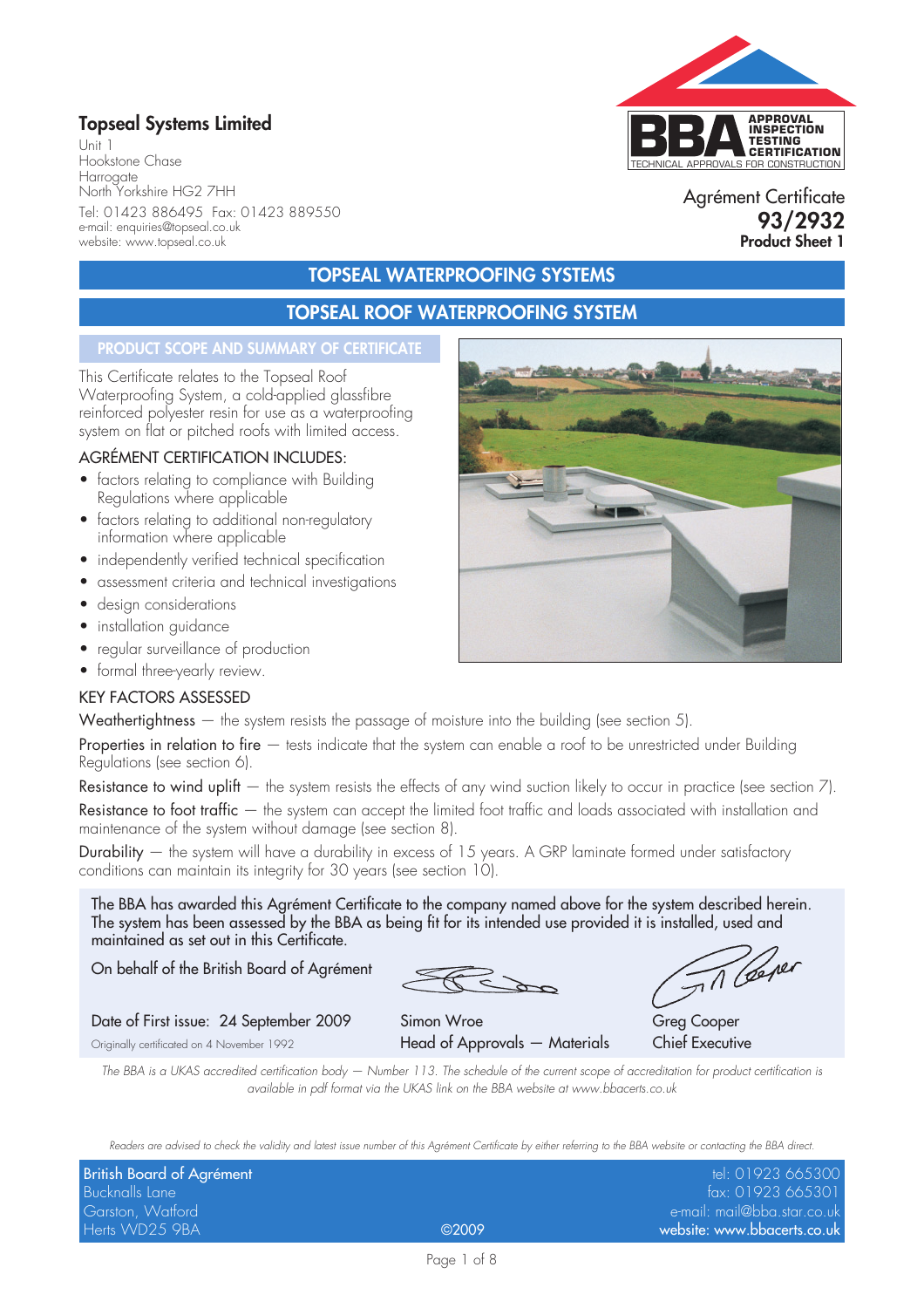## **Regulations**

In the opinion of the BBA, the Topseal Roof Waterproofing System, if used in accordance with the provisions of this Certificate, will meet or contribute to meeting the relevant requirements of the following Building Regulations:

| EX                 |                           |                                                                                                                                                                                           |
|--------------------|---------------------------|-------------------------------------------------------------------------------------------------------------------------------------------------------------------------------------------|
| Requirement: B4(2) |                           | External fire spread                                                                                                                                                                      |
| Comment:           |                           | Test data to BS 476-3 $:$ 2004 indicate that on suitable substructures the use of the system will be<br>unrestricted under this Requirement. See sections 6.1 to 6.3 of this Certificate. |
| Requirement: C2(b) |                           | Resistance to moisture                                                                                                                                                                    |
| Comment:           |                           | Tests for water resistance indicate that use of the system meets this Requirement. See section 5.2 of this<br>Certificate.                                                                |
|                    | Requirement: Regulation 7 | Materials and workmanship                                                                                                                                                                 |
| Comment:           |                           | The system is acceptable. See sections 10.1 and 10.2 and the Installation part of this Certificate.                                                                                       |
|                    |                           |                                                                                                                                                                                           |

**The Building (Scotland) Regulations 2004 (as amended)**

**The Building Regulations 2000 (as amended) (England and Wales)**

| كم يريد     |         |                                                                                                                                                                                                                                                                            |
|-------------|---------|----------------------------------------------------------------------------------------------------------------------------------------------------------------------------------------------------------------------------------------------------------------------------|
| Regulation: | 8(1)(2) | Fitness and durability of materials and workmanship                                                                                                                                                                                                                        |
| Comment:    |         | The system can contribute to a construction meeting this Standard. See sections 9, 10.1 and 10.2 and the<br>Installation part of this Certificate.                                                                                                                         |
| Regulation: | 9       | Building standards $-$ construction                                                                                                                                                                                                                                        |
| Standard:   | 2.8     | Spread from neighbouring buildings                                                                                                                                                                                                                                         |
| Comment:    |         | Test data to BS 476-3 : 2004 indicate that the system when applied to a non-combustible substrate, can<br>be regarded as having low vulnerability under clause 2.8. 1 <sup>(1)(2)</sup> of this Standard. See sections 6.1 to 6.3<br>of this Certificate.                  |
| Standard:   | 3.10    | Precipitation                                                                                                                                                                                                                                                              |
| Comment:    |         | Tests for water resistance of the system indicate that the use of the system will enable a roof to satisfy the<br>requirements of this Standard, with reference to clauses 3.10.1 <sup>(1)(2)</sup> and 3.10.7 <sup>(1)(2)</sup> . See section 5.2 of this<br>Certificate. |
| Regulation: | 12      | Building standards $-$ conversions                                                                                                                                                                                                                                         |
| Comment:    |         | All comments given for this system under Regulation 9 also apply to this Regulation, with reference to<br>clause 0.12 <sup>(1)(2)</sup> and Schedule 6 <sup>(1)(2)</sup> .<br>Technical Handbook (Domestic).<br>(1)<br>(2) Technical Handbook (Non-Domestic).              |

#### **The Building Regulations (Northern Ireland) 2000 (as amended)** Regulation: B2 Fitness of materials and workmanship Comment: The system is acceptable. See sections 10.1 and 10.2 and the *Installation* part of this Certificate. Suitability of certain materials Comment: The system is acceptable. See section 9 of this Certificate. Regulation: C4(b) Resistance to ground moisture and weather Comment: Tests for water resistance indicate that use of the system will enable a roof to satisfy the requirements of this Regulation See section 5.2 of this Certificate. Regulation: E5(b) External fire spread Comment: Data obtained from tests to BS 476-3 : 2004 indicate that on suitable substructures use of the system can enable a roof to be unrestricted under this Regulation. See sections 6.1 to 6.3 of this Certificate.

#### **Construction (Design and Management) Regulations 2007 Construction (Design and Management) Regulations (Northern Ireland) 2007**

Information in this Certificate may assist the client, CDM co-ordinator, designer and contractors to address their obligations under these Regulations.

See sections: 2 *Delivery and site handling* (2.2 and 2.5 to 2.7) and 12 *Precautions* (12.1 and 12.2).

## Non-regulatory Information

### **NHBC Standards 2008**

NHBC accepts the use of the Topseal Roof Waterproofing System, when installed and used in accordance with this Certificate, as meeting Technical Requirement R3 in relation to *NHBC Standards* Chapter 7.1 *Flat roofs and balconies*.

#### **Zurich Building Guarantee Technical Manual 2007**

In the opinion of the BBA, the Topseal Roof Waterproofing System, when installed and used in accordance with this Certificate, satisfies the requirements of the *Zurich Building Guarantee Technical Manual*, Section 4 *Superstructure*, Sub-section *Flat roofs*.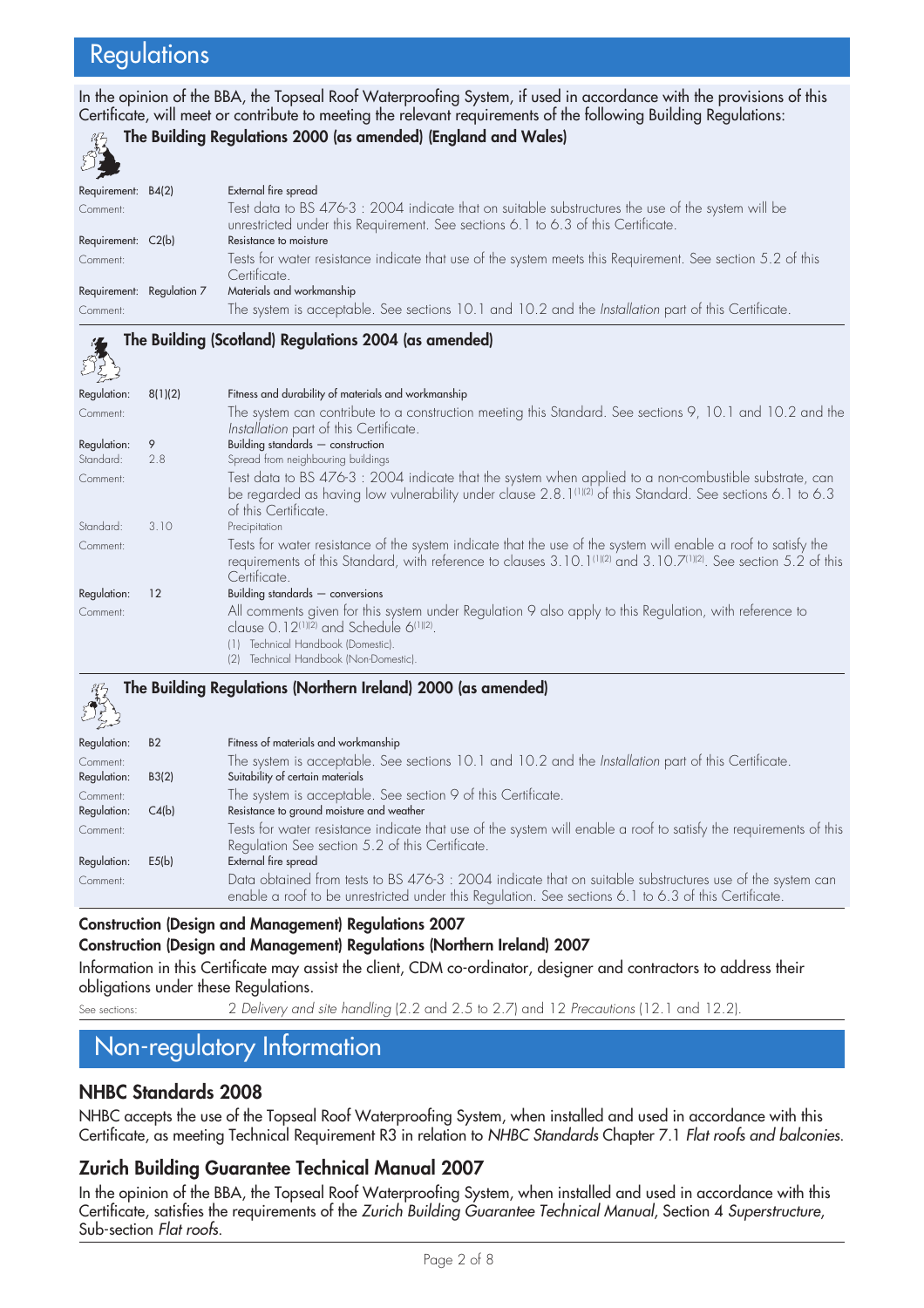## **General**

The system should only be installed by specialist roofing contractors who have been trained and approved/registered by the Certificate holder. The Registered Contractors' Scheme records will be audited by the BBA as part of it's programme of surveillance of the Certificate.

## Technical Specification

#### **1 Description**

1.1 The Topseal Roof Waterproofing System consists of a glassfibre reinforced polyester resin, cold-applied on site by the hand lay-up process. A non-slip grade incorporating a gritting agent in the topcoat is available to provide a nonslip surface. A Double-top system incorporating two layers of glassfibre reinforcement (900 gm–2) is available for use in areas where heavy foot traffic is envisaged.

1.2 The system comprises:

- Topseal Base Resin an unsaturated polyester resin in styrene monomer, modified to allow curing with either 50 FT powder catalyst or suitable liquid peroxides (eg methyl ethyl ketone peroxides), for use as the basecoat resin. A dye is included in the resin, which produces a colour change on curing with a peroxide. The basecoat contains additives to suppress the emission of styrene monomer and protect the basecoat from dirt, moisture and excessive monomer loss prior to the application of the topcoat
- Topseal Topcoat an unsaturated polyester resin in styrene monomer, modified to allow curing with liquid peroxides (eg methyl ethyl ketone peroxides), for use as the topcoat resin. The coating is supplied either prepigmented grey or clear for use in conjunction with the pigmented paste
- glass mat  $-$  600 gm<sup>-2</sup> emulsion-bound, chopped strand glassfibre mat conforming to BS 3496 : 1989 for use as reinforcement for the basecoat
- glass mat<sup>(1)</sup>  $-$  450 gm<sup>-2</sup> emulsion-bound, chopped strand glassfibre mat conforming to BS 3496 : 1989 for use as reinforcement for the basecoat
- MEKP liquid catalyst
- pigmented paste thixotropic colouring paste for Topseal Topcoat
- Preformed details (a range available in sections)
- section A (deep drip fascia) preformed GRP deep drip fascia
- section B (raised edge) deep fascia preformed GRP edge detail
- section C (simulated lead wall cover flashing) preformed GRP flashing detail
- section D (fillet) preformed GRP fillet detail
- section E expansion joint
- section F flat flashing
- section  $G$  gutter or gully trip.
- (1) The 450 gm<sup>-2</sup> mat can be used as additional reinforcement over areas of potential weakness with both the 450 gm<sup>-2</sup> and 600 gm<sup>-2</sup> glass mat reinforcement.
- 1.3 Quality control checks are carried out on raw materials.

### **2 Delivery and site handling**

2.1 The components of the system are available to registered contractors only through nominated distributors, a list is available from the Certificate holder.

2.2 Topseal Base Resin and Topseal Topcoat are supplied in 20 kg batch coded drums, the catalyst in 5 kg plastic containers and the pigment in 1 kg or 2 kg metal containers.

2.3 Each container bears the manufacturer's name, product name and the BBA identification mark incorporating the number of this Certificate.

2.4 The glassfibre reinforcement is supplied polythene wrapped in cardboard boxes.

2.5 The catalyst and colouring paste should be stored in sealed containers, under dry conditions, in temperatures of between 5°C and 25°C and away from direct sunlight until ready for application.

2.6 The resins are flammable, with a flashpoint below 32°C, and are classified 'flammable' under *The Chemicals (Hazard Information and Packaging for Supply) Regulations 2002* (CHIP3) and must be stored in accordance with the *Highly Flammable Liquids and Liquid Petroleum Gases Regulations* 1972. The shelf-life of the resins is three months.

2.7 The polyester resins and catalyst are classified 'harmful' and 'irritant', the catalyst is also an 'organic peroxide' under *The Chemicals (Hazard Information and Packaging for Supply) Regulations 2002* (CHIP3). All registered contractors must make an assessment of the hazards faced by employees (or others) during application of these products. Hazchem information is available from the Certificate holder.

2.8 The glassfibre reinforcement mat is supplied in roll form and must be kept dry.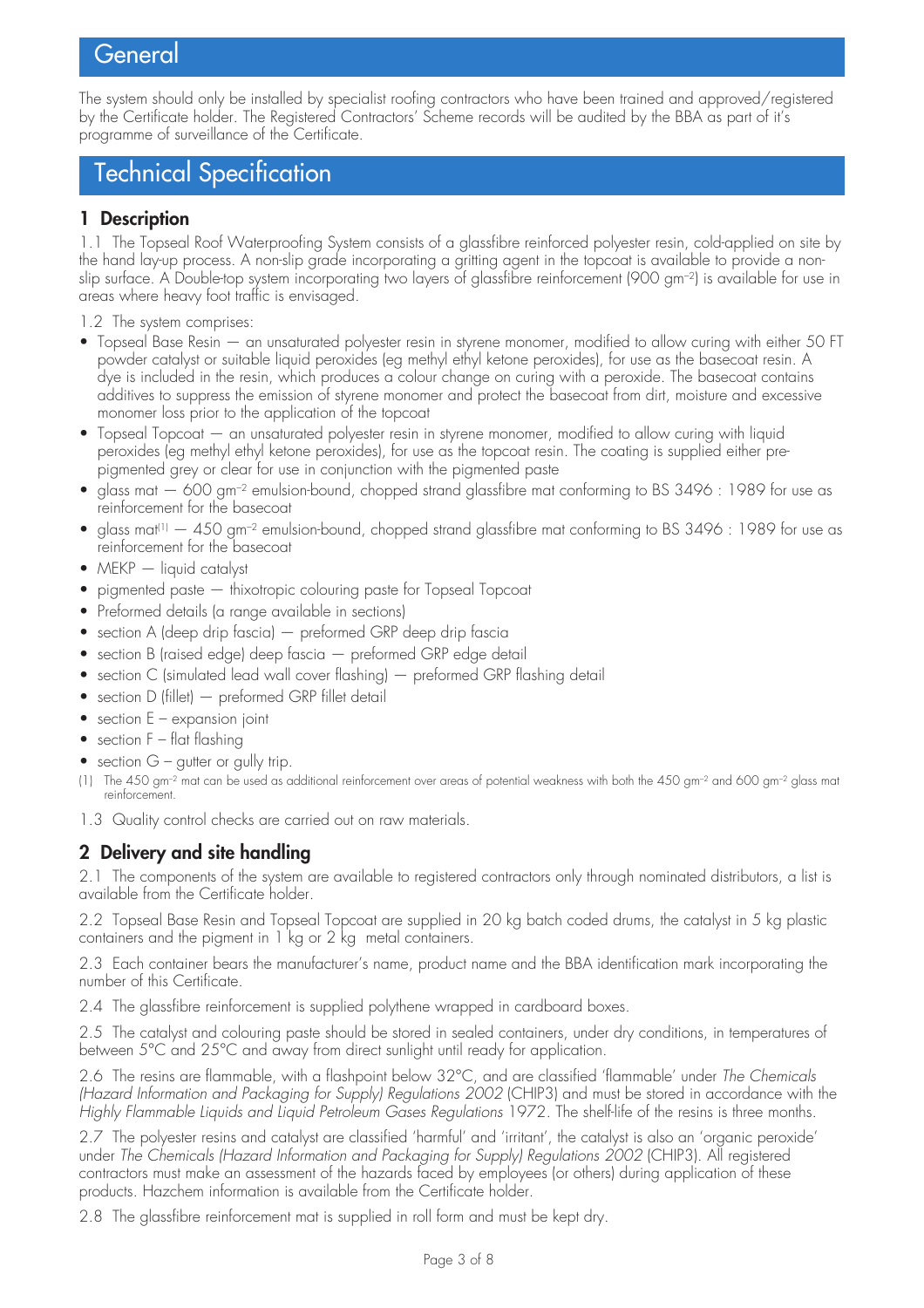# Assessment and Technical Investigations

The following is a summary of the assessment and technical investigations carried out on the Topseal Roof Waterproofing System.

Design Considerations

## **3 Use**

3.1 The Topseal Roof Waterproofing System is satisfactory for use as a waterproofing layer on flat or pitched limited access roofs.

3.2 Limited access roofs are defined for the purpose of this Certificate as those roofs subjected only to pedestrian traffic for maintenance of the roof covering and cleaning of gutters, etc. Where traffic in excess of this is envisaged, special precautions such as additional protection to Topseal must be taken or alternatively the Double-top system should be used.

3.3 Flat roofs are defined for the purpose of this Certificate as those roofs having a minimum finished fall of 1:80. Pitched roofs are defined as those having falls in excess of 1:6.

3.4 When designing flat roofs, twice the minimum finished fall should be assumed, unless a detailed analysis of the roof is available, including overall and local deflection, direction of falls, etc. When upgrading existing flat roofs, care should be taken to eliminate ponding water.

3.5 Topseal should only be applied to timber-based substrates, 18 mm thick, exterior plywood, oriented strand board (OSB) with tongue-and-groove edges, or 18 mm/22 mm P5 boards. It should be of the correct durability class for the situation of use, as described in BRE Digest 323 *Selecting wood-based panel products*, the relevant requirements of BS 6229 : 2003 or where appropriate, complying with *NHBC Standards* 2008, Chapter 7.1 or *Zurich Building Guarantee Technical Manual* 2007, Section 4 *Superstructure*, Sub-section *Flat roofs*, pages 268–270. Other substrates are outside the scope of this Certificate.

### **4 Practicability of installation**

Installation of the system must be carried out only by specialist roofing contractors registered by the Certificate holder.

### **5 Weathertightness**

5.1 To achieve weathertightness it is essential that the coating is correctly applied and the coverage rate used complies with that stated in the manufacturer's literature.

5.2 Results of test data confirm that the system can adequately resist the passage of moisture to the inside of the  $\mathsf{b}_\mathsf{b}$  building and so meet or comply with the relevant requirements of the national Building Regulations: 沙

*England and Wales* — Approved Document C, Requirement C2(b), Section 6 *Scotland* — Mandatory Standard 3.10, clauses 3.10.1(1)(2) and 3.10.7 *Northern Ireland* — Regulation C4(b).

5.3 The system is impervious to water and will give a weathertight roof covering capable of accepting minor structural movements without damage (see section 16, Table 3 for *Physical properties*).

#### **6 Properties in relation to fire**

37

 $\bullet$  6.1 When tested in accordance with BS 476-3 : 2004, a system comprising Topseal applied to 18 mm thick P5 particle board achieved an EXT.F.AA. rating.

6.2 When tested to BS 476-3 : 2004, a system comprising Topseal Double-top applied to an 18 mm thick orientated strand board (OSB3) and attached to 25 mm batons, achieved an EXT.F.AA. rating.

6.3 The designation of other specifications, eg when used on combustible substrates, should be confirmed by:

*England and Wales* — Test or assessment in accordance with Approved Document B, Appendix A, Clause 1 *Scotland* — Test to conform to Mandatory Standard 2.8, clause 2.8.1

*Northern Ireland* — Test or assessment by a UKAS accredited laboratory, or an independent consultant with appropriate experience.

6.4 A system comprising Topseal laminate applied to 15 mm OSB/3 board, when tested to prEN1187 : 2001; tests 1, 2, and 3 achieved Classification  $B_{ROOF}$  (t1),  $B_{ROOF}$  (t2) and  $B_{ROOF}$  (t3) respectively.

#### **7 Resistance to wind uplift**

The system has adequate resistance to the effects of wind suction likely to occur in practice, provided the timber-based substrate is adequately fixed to the roof structure.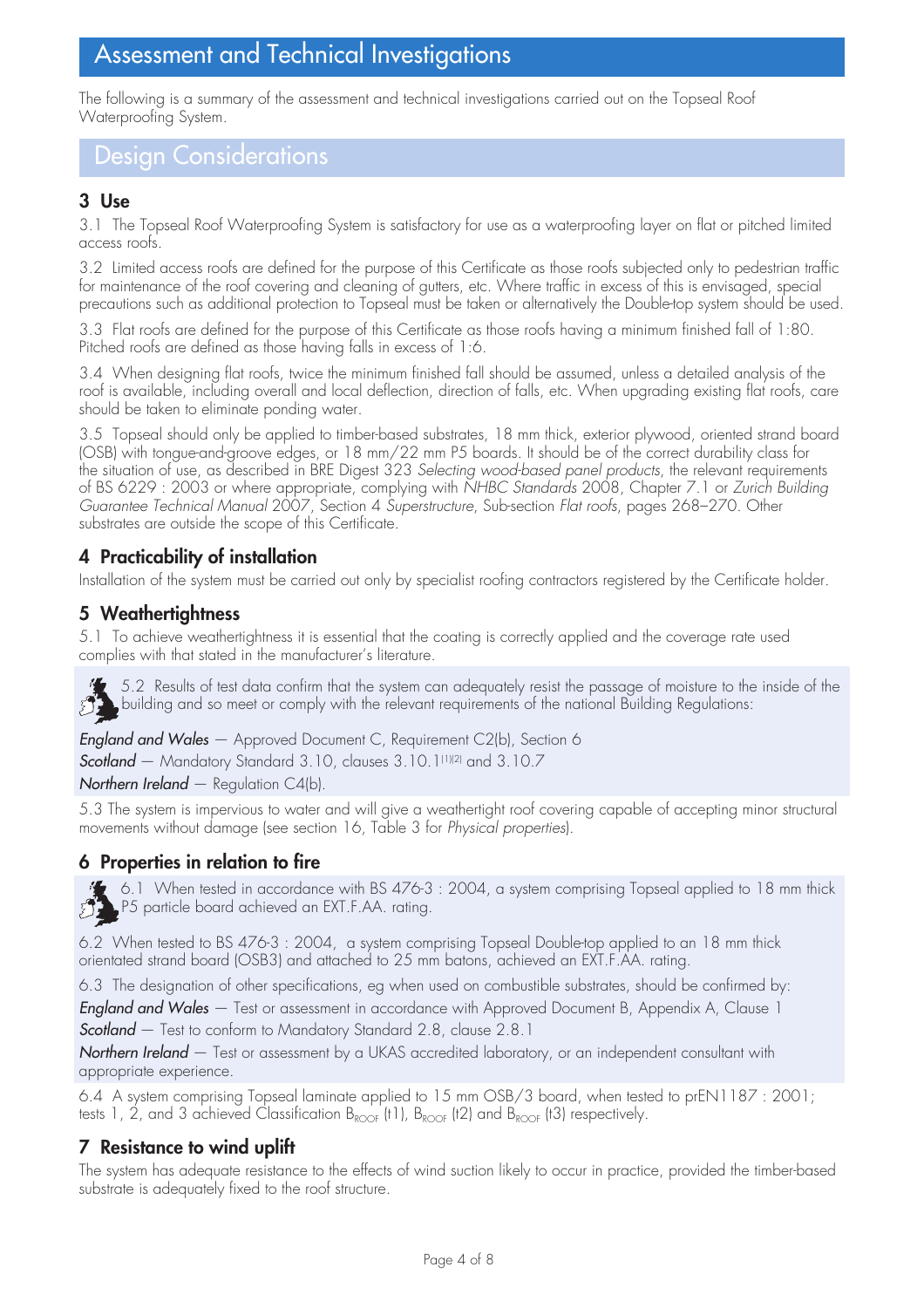## **8 Resistance to foot traffic**

8.1 The system can accept, without damage, the limited foot traffic and light concentrated loads associated with installation and maintenance operations. However, reasonable care is required to avoid damage by sharp objects or concentrated loads. Extra care should be taken when walking across the roof if surface water is present.

8.2 The non-slip or Double-top system is available for use on verandas, terraces or walkways on flat roofs where heavy foot traffic is envisaged.

#### **9 Maintenance**

The system should be subjected to regular annual inspections and roof drains kept clear as is good practice with  $\sum_{n=1}^{\infty}$ all roofing membranes.

#### **10 Durability**

10.1 A GRP laminate constructed in accordance with the installation guide and formed in satisfactory weather conditions can maintain its integrity for 30 years.

10.2 The results of accelerated ageing tests and the system's performance in use confirm that satisfactory retention of physical properties is achieved. All available evidence indicates that a Topseal Roof Waterproofing System when constructed in accordance with this Certificate will have a life expectancy in excess of 15 years, provided there is no abnormal movement of the structure and the roof is subject to normal regular inspections and maintenance.

## **Installation**

#### **11 General**

11.1 Application of the Topseal Roof Waterproofing System is carried out only by specialist roofing contractors registered by the Certificate holder (see the *General* part of this Certificate). Application must be carried out in strict accordance with the relevant clauses of the Certificate holder's instructions and this Certificate.

11.2 The Certificate holder requires that on completion of every project, registered contractors complete and retain a Quality Statement confirming that materials and installation comply with the Certificate holder's specification. This contains site details, including weather conditions, humidity, shape and size of area to which the system is to be applied, resin batch numbers and specification details on the quality of the other components. These should be verified as far as possible by the contractor's client.

11.3 The timber-based substrate to which the product is to be applied must be properly prepared in accordance with Certificate holder's instructions, including taping of any joints in the substrate boards.

11.4 Adhesion to the timber-based substrate will depend on its condition and cleanliness. The board should be dry, sound, and free from loose material or contamination.

11.5 The Topseal Roof Waterproofing System is a two-coat application of a basecoat, in which is embedded a glassfibre mat, and a pigmented topcoat.

11.6 Catalyst and pigment are added on site to the resin as detailed in Table 1. The amount of catalyst may be reduced slightly when laying in higher than normal temperatures (see section 14.1).

|          | Table 1 Catalyst and pigment proportions |                |  |  |  |
|----------|------------------------------------------|----------------|--|--|--|
|          | Basecoat                                 | Topcoat        |  |  |  |
| Catalyst | 1-4% by weight                           | 1-4% by weight |  |  |  |
| Pigment  |                                          | 10% by volume  |  |  |  |

11.7 All points of potential weakness, such as board joints, changes of direction, ie upstands, gutters, protrusions, should be reinforced using a 75 mm wide strip of glassfibre reinforcement (450 gm<sup>-2</sup> or 600 gm<sup>-2</sup>) and the basecoat.

11.8 Depending on the configuration, roofs above 50 m<sup>2</sup> must have provision for the expansion and contraction likely to be met in service. The Certificate holder's advice should be sought in these instances.

11.9 Where joints between new and old roofs exist, the Certificate holder's advice should be sought regarding provision of expansion/movement joints.

11.10 On completion of any project a copy of the Quality Statement must be passed to the client for retention. This document would be used as evidence of use of the correct materials and site procedures in the event of any future discussions, negotiations or complaints relating to the roof in question.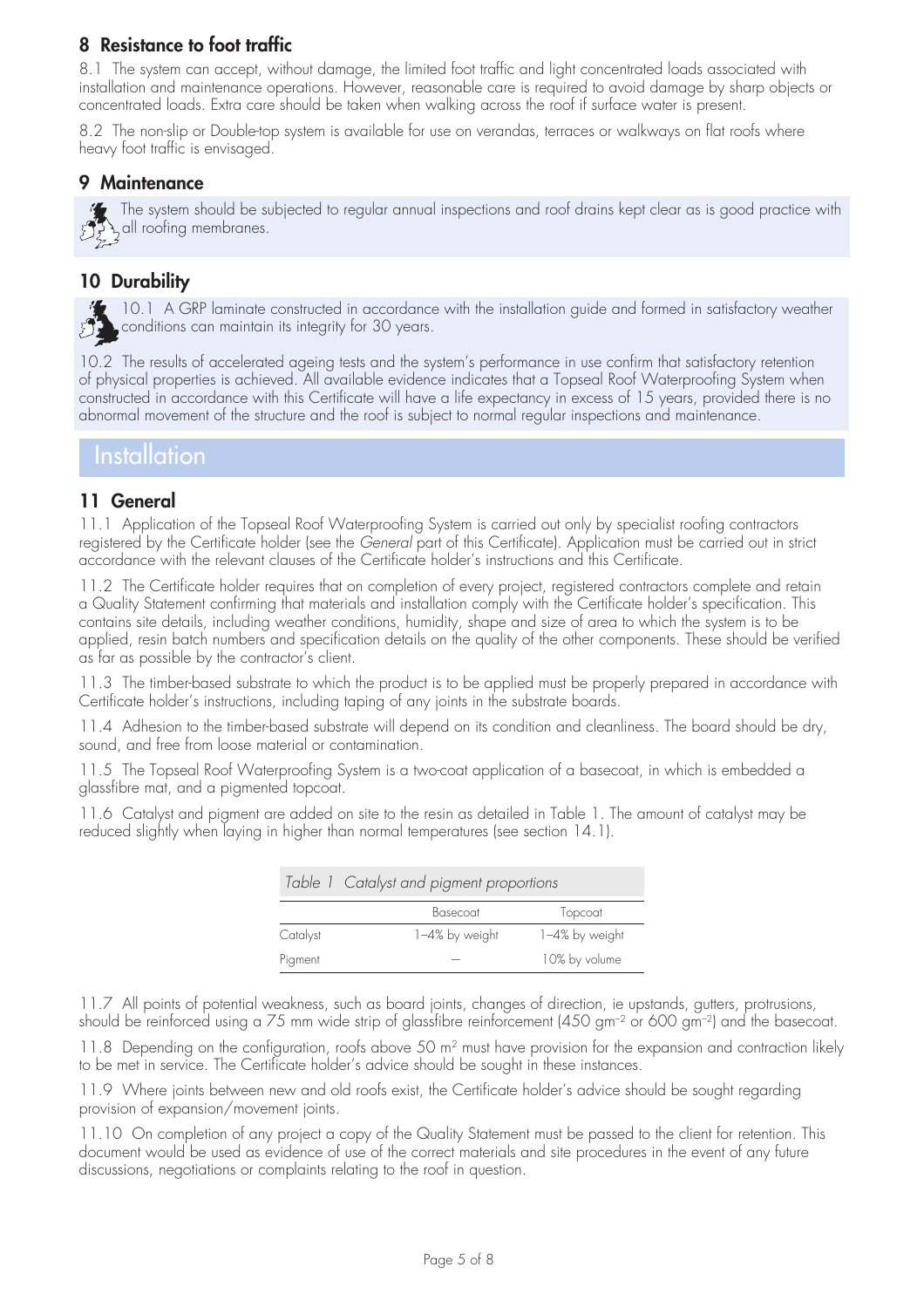## **12 Precautions**

12.1 Vapours from the individual components of the system, some of which contain styrene monomer, may cause sensitisation and irritation to the respiratory system, eyes and skin. The system should be used only in areas with sufficient ventilation to prevent the build-up of vapour. Contact with the skin, eyes and clothes must be avoided. The Certificate holder's instructions and the relevant safety regulations for working procedures must be adhered to at all times.

12.2 The individual components must not be allowed to enter the drainage system.

#### **13 Procedure**

13.1 The curing time of the resin is dependent upon temperature and may be modified by adjusting the quantity of catalyst. If the following conditions apply, application should not take place:

- the air or substrate temperature is outside the range of 5°C to 35°C
- conditions could cause surface condensation
- risk of rain, or
- during frost or,
- above the boiling point of styrene 42°C.

13.2 Topseal Basecoat is prepared on site by mixing Topseal Base Resin with the catalyst in the correct proportions immediately prior to application. On adequate mixing, the resin will be opaque throughout and will have a slight pink hue. The catalysed resin has a working time of approximately 15 minutes depending on temperature. The thoroughly mixed basecoat is applied to the prepared timber-based substrate at a coverage rate of 1.00 kgm–2 using a synthetic lambswool roller to obtain a uniform coating sufficient to fully bond the glassfibre reinforcement to the substrate.

13.3 The glassfibre reinforcement is embedded into the freshly applied basecoat by rolling with a paddle wheel roller until the reinforcement is thoroughly soaked. More of the catalysed basecoat is applied with the synthetic lambswool roller, at a coverage rate of  $0.50$  kgm<sup>-2</sup>.

13.4 During application the glassfibre should be lapped 50 mm along the length as well as along the width and applied feathered to cut edge to minimise lines within the finished laminate.

13.5 The roof is ready to accept the topcoat when it is sufficiently dry to walk on without disturbing the strands of glass. The tack-on cure is a key for the topcoat resin.

13.6 Prior to topcoating, the laminate should be checked to ensure uniformity of resin distribution and that no pinholes exist. All irregularities, eg glass strands not lying flat, ends of trim jointing strips, must be removed with coarse sandpaper. Suspect areas in the laminate should receive a further coat of resin.

13.7 Topseal Topcoat is prepared on site by fully mixing in the correct proportion of the colour pigmented paste and, immediately prior to application, the required amount of catalyst (see Table 1). It must be ensured during mixing that the catalyst is uniformly distributed throughout the resin. The catalysed topcoat resin has a working time of 15 minutes depending on temperature. When thoroughly mixed, the topcoat is applied at a coverage rate of 0.50 kgm<sup>-2</sup> using a fresh synthetic lambswool roller giving a 0.5 mm thickness.

13.8 Topseal Topcoat should be checked for uniformity of colour and any signs of pin-holing. Sub-standard areas should receive a further thin application of Topseal Topcoat.

#### **14 Repair**

In the event of damage, repairs should be carried out in accordance with the Certificate holder's instructions. Repairs should be made by cutting out the damaged section and grinding the surrounding area to a roughened, feathered surface extending 100 mm in each direction from the damaged area. The area to be covered should be thoroughly cleaned with a stiff brush. Glass mat and Topseal Base Resin should be used to make good the repair, left to harden and, subsequently, colour-matched pigmented Topseal Topcoat applied. Care should be taken not to coat existing areas of Topcoat.

## Technical Investigations

#### **15 Tests**

Typical test results are summarised in Tables 2 to 4

#### **16 Investigations**

16.1 The manufacturing process was examined, including the methods adopted for quality control, and details were obtained of the quality and composition of the materials used.

16.2 A visit was made to a site in progress to assess the practicability of the installation procedures.

16.3 Data on fire performance to BS 476-3 : 2004 were examined.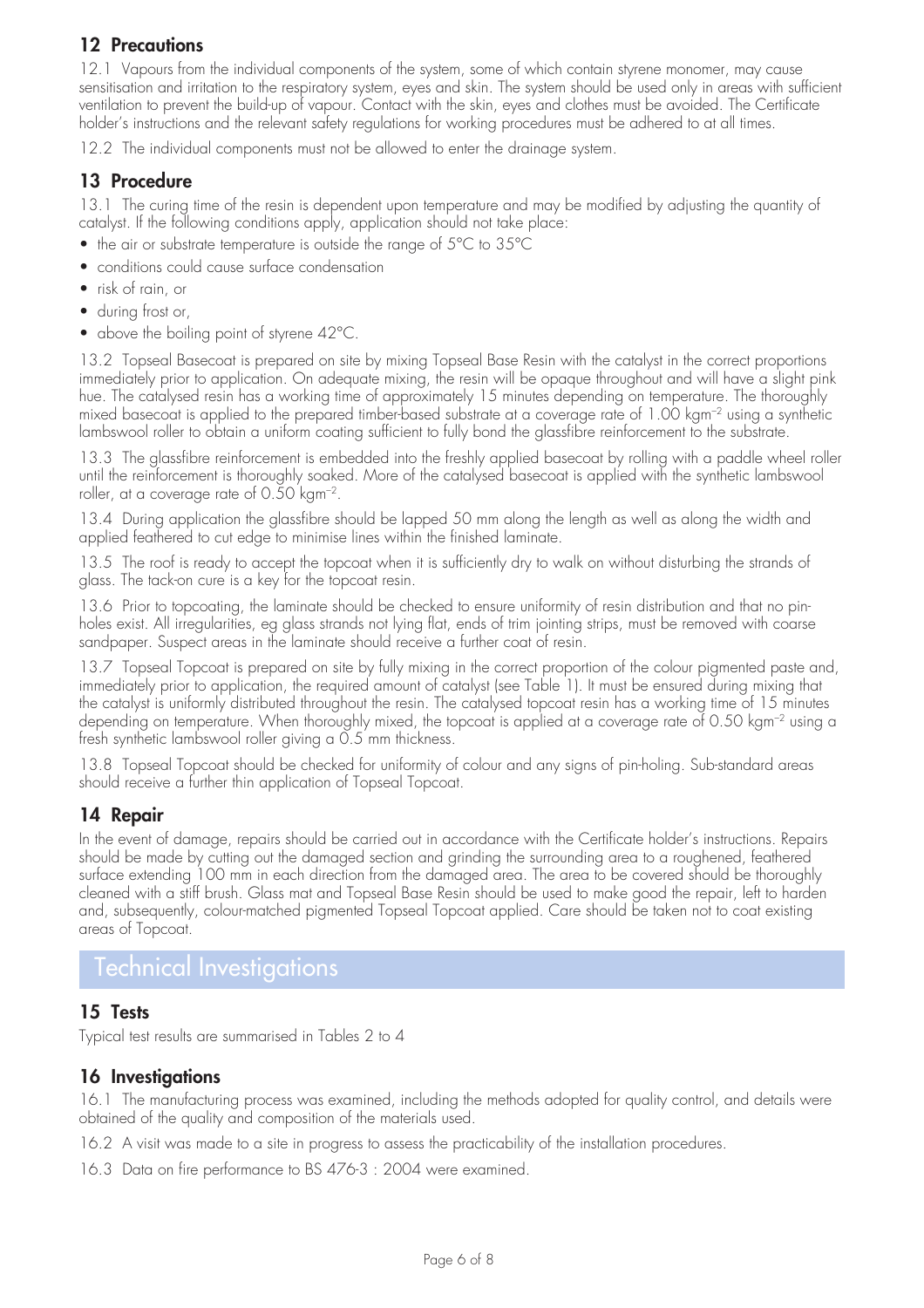| Table 2 |  | Physical properties |
|---------|--|---------------------|
|---------|--|---------------------|

| Test (units)                                                                                                                                           | Mean results                    |                         |          |       | Method <sup>(1)</sup> |
|--------------------------------------------------------------------------------------------------------------------------------------------------------|---------------------------------|-------------------------|----------|-------|-----------------------|
|                                                                                                                                                        | Free film                       |                         | Profiles |       |                       |
|                                                                                                                                                        |                                 | <sub>B</sub>            | C        | D     |                       |
| Density ( $gcm^{-3}$ )                                                                                                                                 | 1.38                            | 1.53                    | 1.52     | 1.50  | ISO 1183              |
| Glass to resin ratio                                                                                                                                   | 1:3.5                           | 1:1.6                   | 1:2.2    | 1:2.2 | BS 2782-10.1006       |
| Thickness (mm)                                                                                                                                         |                                 | 1.29                    | 1.05     | 1.04  | Direct measurement    |
| Weight per unit area (gcm <sup>-2</sup> )                                                                                                              |                                 | 1.88                    | 1.39     | 1.46  | Direct measurement    |
| Hardness                                                                                                                                               | 27                              | 49                      |          |       | BS 2782-10.1001       |
| Water vapour permeability (gm <sup>-2</sup> day <sup>-1</sup> )                                                                                        | 1.56                            |                         |          |       | BS 3177 (25°C/75%RH)  |
| Water vapour resistance (MNsg <sup>-2</sup> )                                                                                                          | 132                             |                         |          |       | BS 3177 (25°C/75%RH)  |
| Tensile strength (Nmm <sup>-2</sup> )<br>unaged<br>heat aged <sup>(2)</sup>                                                                            | 90.8                            | 96.3<br>85.0            |          |       | BS 2782-3.320E        |
| Cross-breaking strength (Nmm <sup>-2</sup> )<br>unaged<br>2 hours water boil<br>30 days water soak<br>7 days heat aged at 70°C<br>1000 hours UV ageing | 149.8<br>117.9<br>92.6<br>161.6 | 400.0<br>392.6<br>350.8 |          |       | BS 2782-10.1005       |
| Resistance to water pressure                                                                                                                           | satisfactory                    |                         |          |       | MOAT 27:5.1.4.2       |

(1) The test documents are detailed in the *Bibliography*. Numbers in the table refer to sections/parts of the various documents.

(2) Heat aged at 80°C for 90 days.

 $-$  = not tested

|  |  |  | Table $3$ Physical properties of the Topseal system $-$ general |  |
|--|--|--|-----------------------------------------------------------------|--|
|  |  |  |                                                                 |  |

| Test (units)                                                                                | Mean results         |                      | Method <sup>(1)</sup> |
|---------------------------------------------------------------------------------------------|----------------------|----------------------|-----------------------|
|                                                                                             | Plywood              | Sterling Board       |                       |
| Static indentation                                                                          | L <sub>4</sub>       | $-4$                 | MOAT 27:5.1.9         |
| Dynamic indentation                                                                         | <sup>1</sup> 4       | $\mathsf{I}_4$       | MOAT 27:5.1.10        |
| Tensile bond strength (N)<br>unaged<br>heat aged <sup>(3)</sup><br>heat aged <sup>(4)</sup> | 5985<br>5490<br>5288 | 6188                 | ad hoc <sup>(2)</sup> |
| Resistance to thermal shock                                                                 | satisfactory         |                      | MOAT 27:5.1.5         |
| Coefficient of friction<br>Non-slip finish                                                  | Drv                  | Wet<br>$0.89$ $0.74$ | T1/10                 |
| Delamination strength (kPa)                                                                 | P5 board<br>469      |                      | EOTA TR 004           |
| Maximum load (N)                                                                            | 3.395                |                      |                       |

(1) The test documents are detailed in the *Bibliography*. Numbers in the table refer to sections/parts of the various documents. (2) 150 mm by 150 mm steel plates were bonded, using epoxy adhesive, to the samples. The plates were then pulled from the

specimens using a universal testing machine with a cross-head speed of 2 mm min-1

(3) Heat aged at 70°C for 28 days.

(4) Heat aged at 70°C for 90 days.

— not tested

|                    | Table 4 Physical properties of the Double-top system $-$ general |                       |
|--------------------|------------------------------------------------------------------|-----------------------|
| Test (units)       | Mean results                                                     | Method <sup>(1)</sup> |
| Static indentation |                                                                  | FOTA TR 007           |

(1) The test documents are detailed in the *Bibliography*. Numbers in the table refer to sections/parts of the various documents.

# Bibliography

BS 476-3 : 2004 *Fire tests on building materials and structures — Classification and method of test for external fire exposure to roofs*

BS 2782-3.320A to 320F : 1976 *Methods of testing plastics — Mechanical properties — Tensile strength, elongation and elastic modulus*